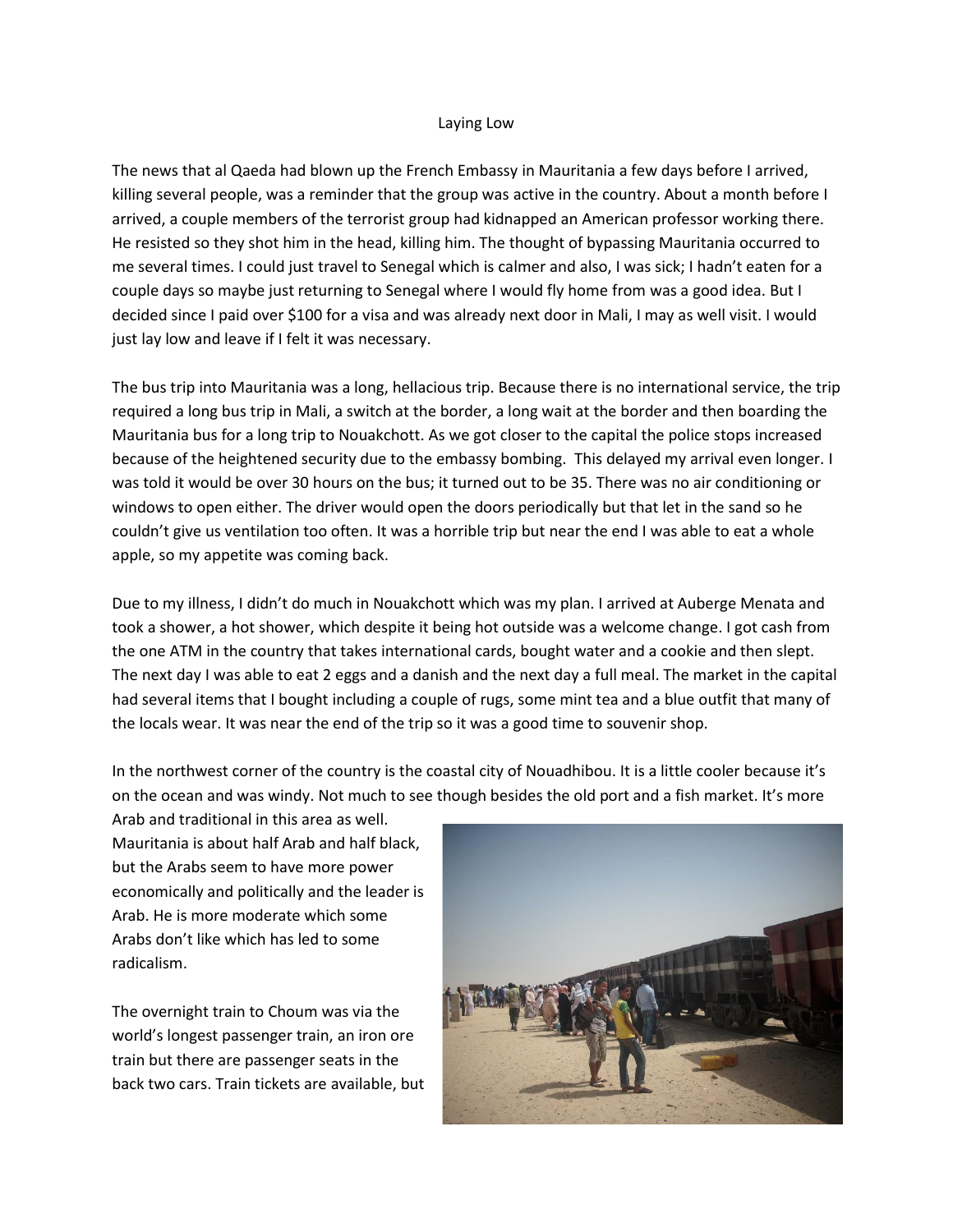they are just to get on the train not for an actual seat. When the train arrived, people scrambled and trampled old ladies to get on the train. It was difficult with a backpack strapped to my front and back, but a young local man helped me trample and push people to get a seat. The seats were cushioned but had springs protruding in some places. A seat is better than standing which others had to do while others decided to ride on the roof which is free. The train is nearly two miles long, so it is quite a sight, but slow and jerky. The beginning of the trip allows for views of the desert but by Choum it was definitely time to leave.



There is little to see in Choum but it is the train stop for Atar which then leads to Chinguetti, the gateway to the Sahara Desert. The city of Chinguetti is also a historically important city. It is the seventh holiest city in Islam and has many libraries with old Islamic manuscripts especially those dealing with Islamic law. The city was where many in West Africa gathered before crossing the Sahara to reach Mecca on the hajj. Those who could not afford the pilgrimage to Arabia would also gather here to meet with the pilgrims. Chinguetti was also an old

caravan city as people crossed the Sahara but those days are long gone.

Despite its declining importance, both the old town and new town of Chinguetti are of interest. The new city has most of the hotels and restaurants and the old town is the historic center. In the old town, the Friday Mosque is a stone building with five ostrich eggs on top. Unfortunately, many of the buildings are falling apart as the desert continues to slowly destroy them. Strolling through the streets, little kids greet visitors and teenagers dance and flirt with each other. On the edge of the old town, I sat and watched the camels and herders return from the desert as the sun set. Walking back a short half mile stretch of road to the new town, I returned to my hotel and organized my trip into the desert.

On the Sahara Desert trip, I was expecting more camel ride and less desert death march. The bigger sand dunes cannot safely be traversed with passengers on the camel, so I had to walk which made for a difficult trek. The middle of summer, called the Guetna season, is sizzling hot with temps over 110 degrees. The scorching sand slid into my sandals and it felt like fire ants gnawing at my feet. We mercifully made it to a small oasis, and I was able to lie down and also rehydrate as it felt as if I was nearing heat stroke. Then we walked a couple more hours before sundown.